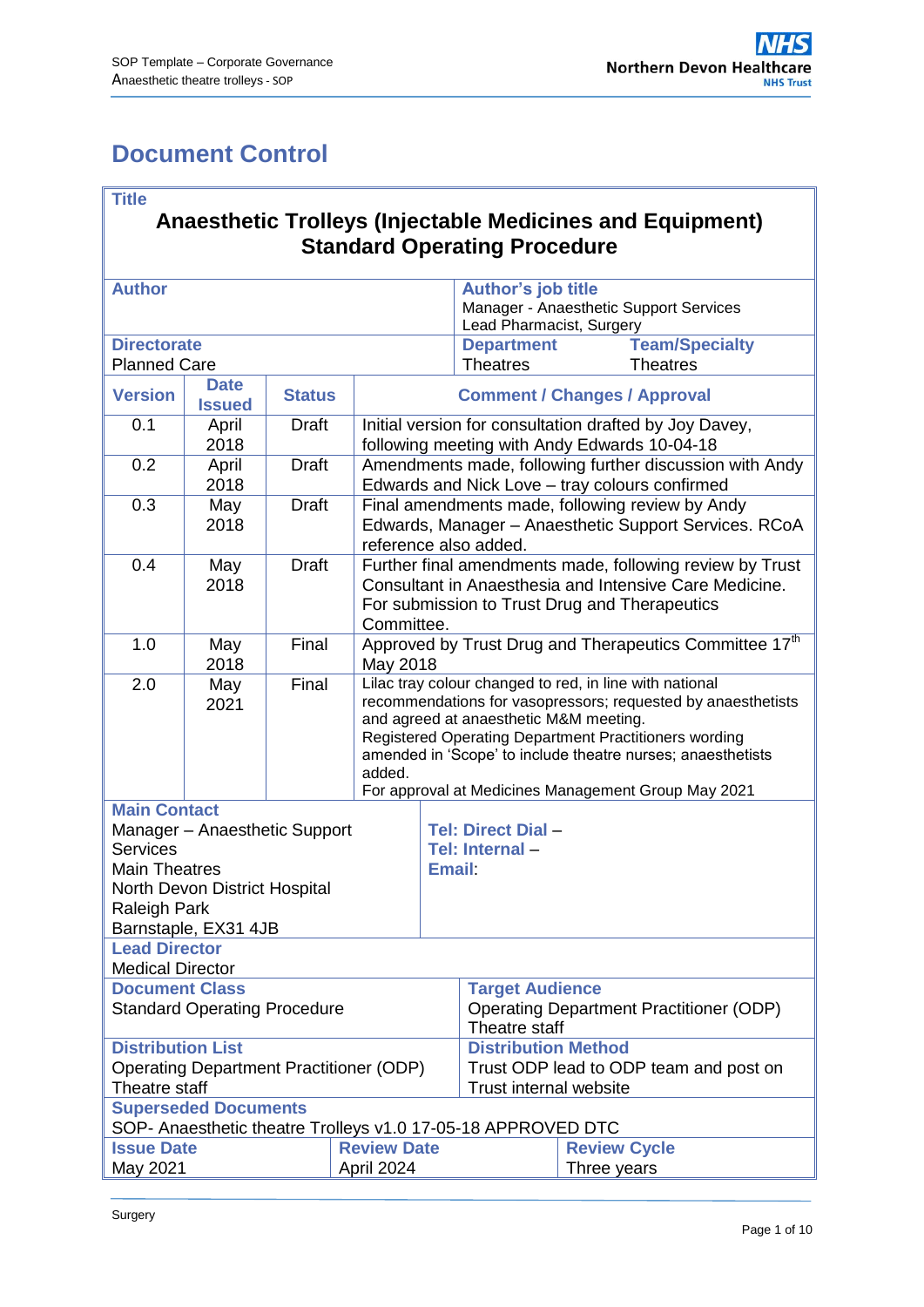| <b>Consulted with the following</b><br>stakeholders:<br>Manager - Anaesthetic Support Services<br>$\bullet$<br>Consultant in Anaesthesia and Intensive<br>Care Medicine Governance Lead<br>Lead Pharmacist - Surgery<br>$\bullet$ | <b>Contact responsible for implementation</b><br>and monitoring compliance:<br>Andy Edwards                                                                                    |
|-----------------------------------------------------------------------------------------------------------------------------------------------------------------------------------------------------------------------------------|--------------------------------------------------------------------------------------------------------------------------------------------------------------------------------|
| Medicines Governance Group members<br>$\bullet$<br>Drug and Therapeutics Committee<br>$\bullet$<br>members                                                                                                                        | <b>Education/ training will be provided by:</b><br>Andy Edwards                                                                                                                |
| <b>Approval and Review Process</b><br><b>Trust Medicines Management Group</b>                                                                                                                                                     |                                                                                                                                                                                |
| <b>Local Archive Reference</b><br>G:\ Pharmacy<br><b>Local Path</b><br>Policies and Procedures<br><b>Filename</b><br>SOP- Anaesthetic theatre trolleys v2.0 APPROVED MMG 11-05-2021                                               |                                                                                                                                                                                |
| <b>Policy categories for Trust's internal</b><br><b>website (Bob)</b><br><b>General Surgery</b>                                                                                                                                   | <b>Tags for Trust's internal website (Bob)</b><br>Surgery<br><b>Theatres</b><br>Anaesthetic<br>Trolley<br><b>Operating Department Practitioner</b><br>Registered theatre nurse |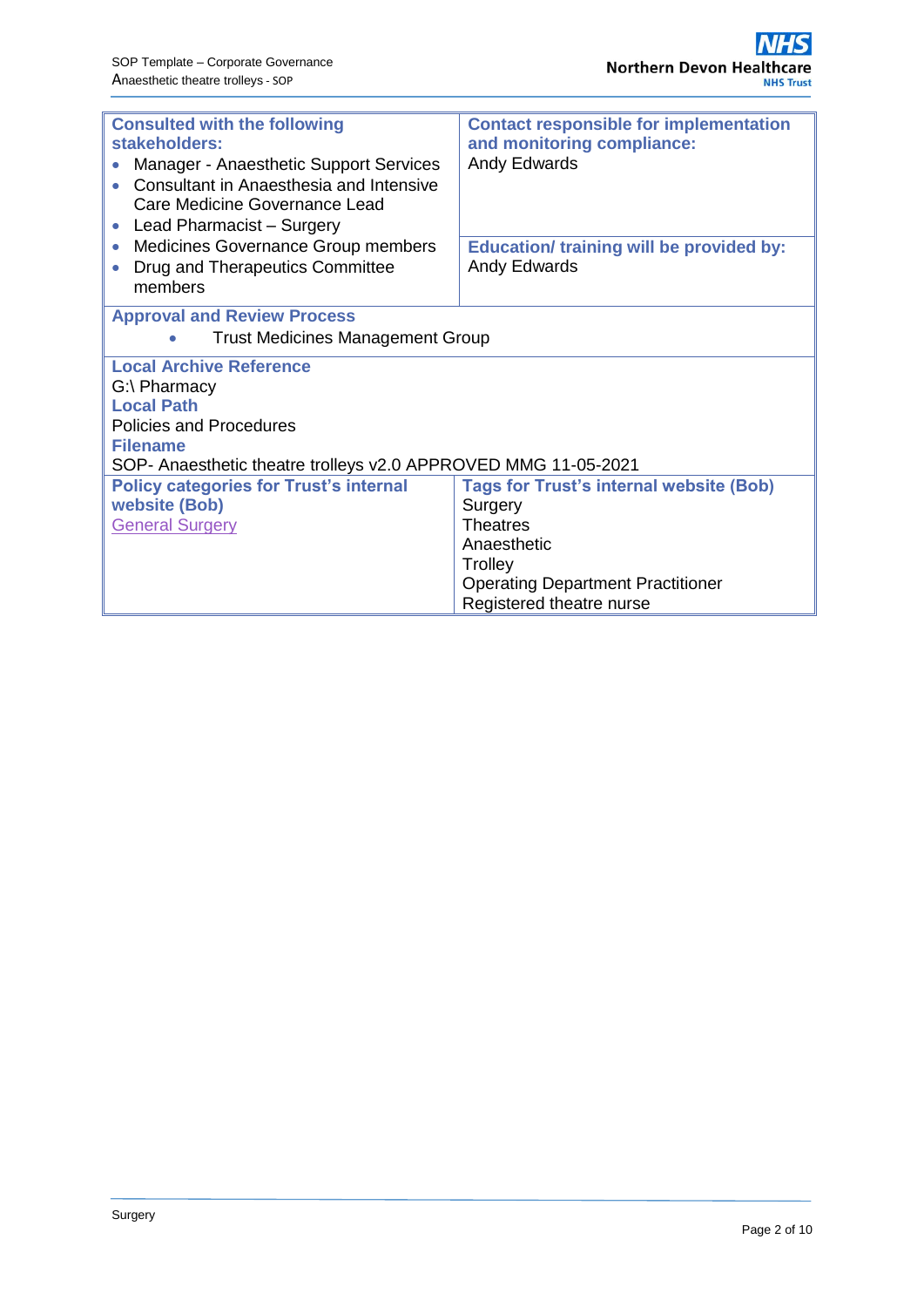## **CONTENTS**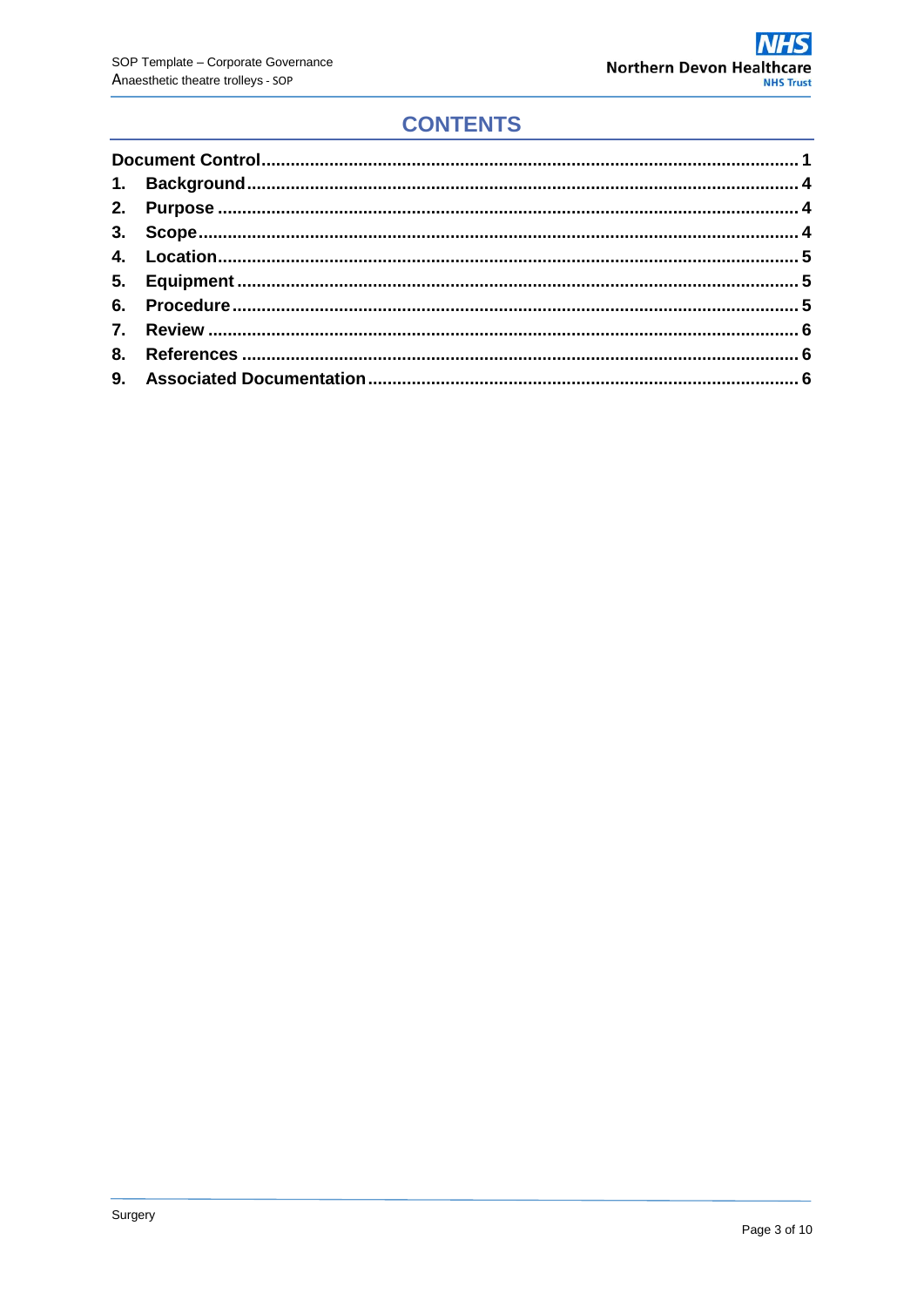### <span id="page-3-0"></span>**1. Background**

- **1.1.** In September 2017, an incident involving the mis-selection of an injectable medicine occurred within the Trust.
- **1.2.** The incident involved the mis-selection, preparation and subsequent administration of metaraminol injection, instead of the neuromuscular reversal agent (glycopyrrolate and neostigmine).
- **1.3.** The investigation of the incident identified a number of contributory factors to the overall root cause – the mis-selection and mis-reading of injection ampoule by the practitioner concerned.
- **1.4.** Anaesthetic theatre trolleys were found to be disorganised, non-standardised across NDHT theatres with some individual injections taken out of the original, external packaging.

#### <span id="page-3-1"></span>**2. Purpose**

- **2.1.** The Standard Operating Procedure (SOP) has therefore been written to:
	- Define the standards for anaesthetic theatre trolleys used in NDDH, following a Serious Incident Requiring Investigation (SIRI), as outlined in Section 1.
	- Support organisation learning from the incident and subsequent investigation;
	- Prevent future incidents, by improving the organisation anaesthetic theatre trolleys, and thus reducing the risk of the mis-selection of injections.

#### <span id="page-3-2"></span>**3. Scope**

- **3.1.** This Standard Operating Procedure (SOP) relates to the following staff groups who are be involved in setting up, checking, maintaining and auditing anaesthetic theatre trolleys :
	- Registered Anaesthetists
	- Registered Theatre Practitioners, qualified and competent to assist with an anaesthetic
	- Student Operating Department Practitioners working as part of their undergraduate training programme, working within current competencies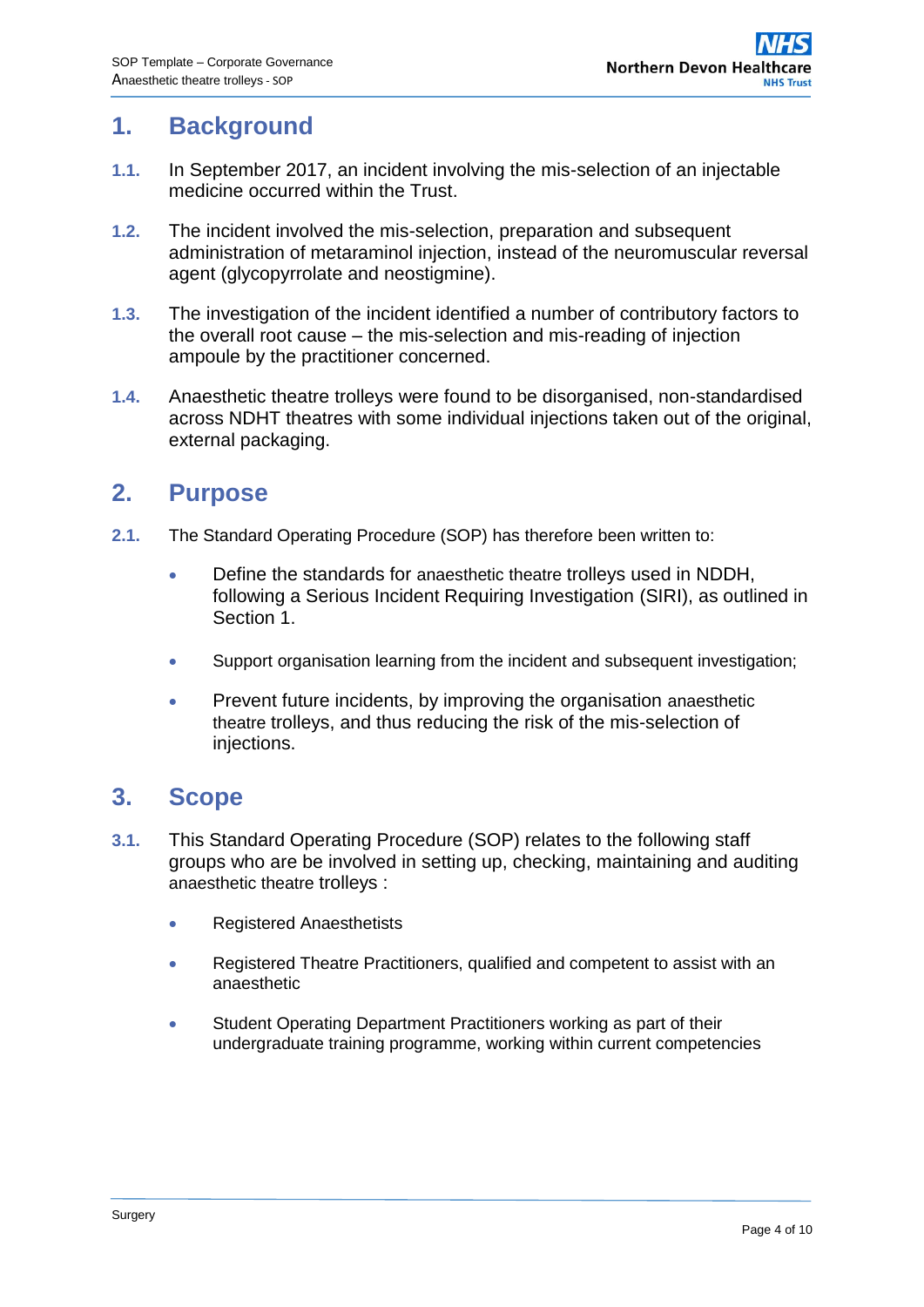### <span id="page-4-0"></span>**4. Location**

- **4.1.** This Standard Operating Procedure has been agreed to be implemented in the following settings:
	- > Main Theatres, level 3 NDDH
	- ▶ Day Surgery Unit, level 2 NDDH
	- $\triangleright$  Satellite Theatres 7, 8 and Vanguard Theatre 12
- **4.2.** Operating Department Practitioners working to this standard operating procedure must be able to demonstrate continued competence as per the organisations policy on assessing and maintaining competence.

## <span id="page-4-1"></span>**5. Equipment**

- Anaesthetic theatre trolleys
- Anaesthetic theatre trolley storage drawers (colours as below) and clear dividers:
	- $\triangleright$  Red emergency / essential injectable medicines
	- $\triangleright$  Blue (1) regularly used / standard injectable medicines
	- $\triangleright$  Blue (2) consumables syringes, needles and drug labels
	- $\triangleright$  Clear equipment required during procedures
- Injection trays to be used for prepared injectable medicines, prior to administration\*:
	- $\triangleright$  Yellow tray = non-intravenous, local anaesthetic syringes and epidural opioids
	- $\triangleright$  Red trav = vasopressors
	- $\triangleright$  Blue tray = everything else (all other intravenous syringes)
- In addition to the equipment listed above, each anaesthetic theatre trolley will have an absorbent pad laid on the top of the trolley and will have a disposal bag and sharps bin attached, for safe disposal of sharps and other waste, as used during the procedure.

*\* Other injection trays were investigated but were considered impractical, too flimsy, wasteful and / or expensive to implement.*

### <span id="page-4-2"></span>**6. Procedure**

- Anaesthetic theatre trolleys in the locations specified in Section 4 are arranged and organised according to the specification set out in Appendix 1.
- In addition to the layout and stock set out in Appendix 1, smaller colour coded injection trays will be placed on top of the anaesthetic theatre trolley, ready for the practitioner to place prepared, labelled injections prior to administration as follows:
	- $\triangleright$  Yellow tray = local anaesthetic syringes and epidural opioids
	- $\triangleright$  Red trav = vasopressors
	- $\triangleright$  Blue tray = everything else (essentially all intravenous syringes)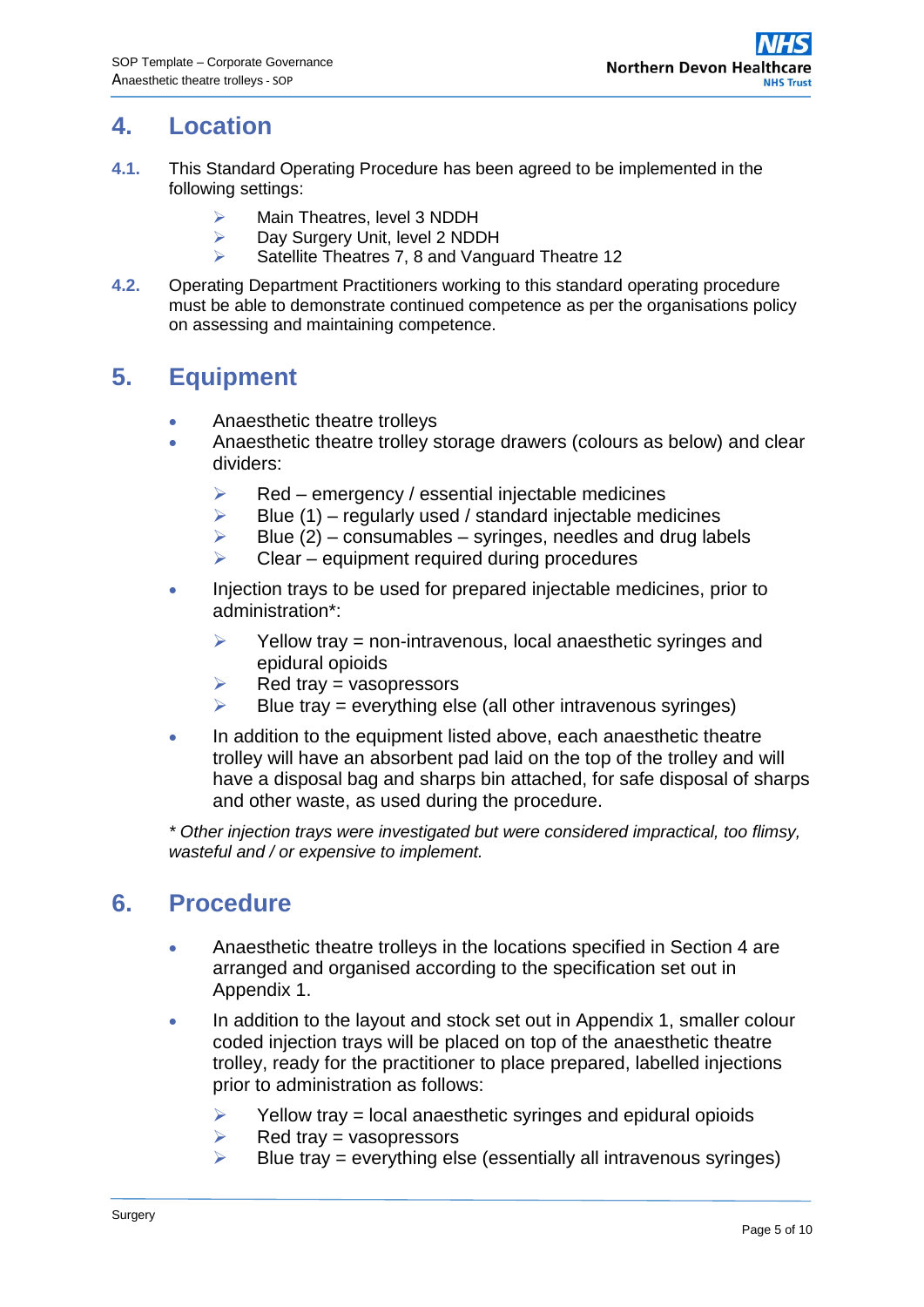- At the end of the day, each anaesthetic theatre trolley will be cleaned checked, tidied, ready to re-stocking;
- It is the responsibility of the Operating Department Practitioner (ODP) to re-stock each anaesthetic theatre trolley daily, who completes the night duty checklist, ready for the following day.

#### <span id="page-5-0"></span>**7. Review**

- **7.1.** This is the first version of the Standard Operating Procedure to be produced, following the incident.
- **7.2.** Clinical Governance Lead for Anaesthetics may wish to review and rearrange the trolleys / trays, but will ensure standardisation across all NDHT theatres.
- **7.3.** Any changes will be included in an updated version of the SOP, which will be communicated to theatre staff, via departmental governance meetings.

#### <span id="page-5-1"></span>**8. References**

- National Patient Safety Agency (NPSA) Patient Safety Alert 20. Promoting safer use of injectable medicines. March 2007.
- Association of Anaesthetists of Great Britain and Ireland: [Syringe labelling in](https://www.aagbi.org/sites/default/files/SYRINGE_LABELLING_2014_updated_20November_2016_0.pdf)  [critical care areas review 2014 \(updated November 2016\)](https://www.aagbi.org/sites/default/files/SYRINGE_LABELLING_2014_updated_20November_2016_0.pdf)
- Aneasthesia discussion forum: Time for mandatory colour coding of drug ampoules and packaging - yet again [link](http://www.respond2articles.com/ANA/forums/1828/ShowThread.aspx) accessed online 18-04-18.
- Colour coded syringe labels List of injectable medicines labels produced by Walters Medical. [Link](http://www.waltersmedical.co.uk/uploads/u29108/File/wm_label_order_form_-_lof.v2.1112_web.pdf) accessed online 18-04-18. [Website link](http://www.waltersmedical.co.uk/medical-labels/syringe-labels-b202412.html#?i=202412&filter=null&subs=null&p=1&tmp=b9t5avqjnd9qtr616kk14ftna0_1514222709_nsd6rzgzt5v)
- [Almghairbi DS,](https://www.ncbi.nlm.nih.gov/pubmed/?term=Almghairbi%20DS%5BAuthor%5D&cauthor=true&cauthor_uid=29437211) [Sharp L,](https://www.ncbi.nlm.nih.gov/pubmed/?term=Sharp%20L%5BAuthor%5D&cauthor=true&cauthor_uid=29437211) Griffiths R, [Evley R,](https://www.ncbi.nlm.nih.gov/pubmed/?term=Evley%20R%5BAuthor%5D&cauthor=true&cauthor_uid=29437211) [Gupta S,](https://www.ncbi.nlm.nih.gov/pubmed/?term=Gupta%20S%5BAuthor%5D&cauthor=true&cauthor_uid=29437211) [Moppett IK.](https://www.ncbi.nlm.nih.gov/pubmed/?term=Moppett%20IK%5BAuthor%5D&cauthor=true&cauthor_uid=29437211) An observational feasibility study of a new anaesthesia drug storage tray. [Anaesthesia.](https://www.ncbi.nlm.nih.gov/pubmed/29437211) 2018 Mar;73(3):356-364. doi: 10.1111/anae.14187. Epub 2018 Jan 3. [Link](https://www.ncbi.nlm.nih.gov/pubmed/29437211) accessed online 11-04-18.
- Royal College of Anaesthetists (RCoA); the Association of Anaesthetists of Great Britain and Ireland (AAGBI) 2016: Storage of Drugs in Anaesthetic Rooms. [Link](https://www.rcoa.ac.uk/system/files/StorageDrugs2016.pdf) accessed online 18-04-18

## <span id="page-5-2"></span>**9. Associated Documentation**

- **9.1.** Northern Devon Healthcare NHS Trust Policies and Procedures :
	- **•** Trust Medicines Policy and associated Standard Operating Procedures
	- **Trust Injectable Medicines Policy and associated Standard Operating Procedures**
	- **Trust Infection Prevention and Control Operational Policy**
	- **Standard Infection Control Precautions Policy**
	- Decontamination of Reusable Equipment Standard Operating Procedure (A-Z Cleaning Guide)
	- Trust Waste Management Policy and Waste Management Manual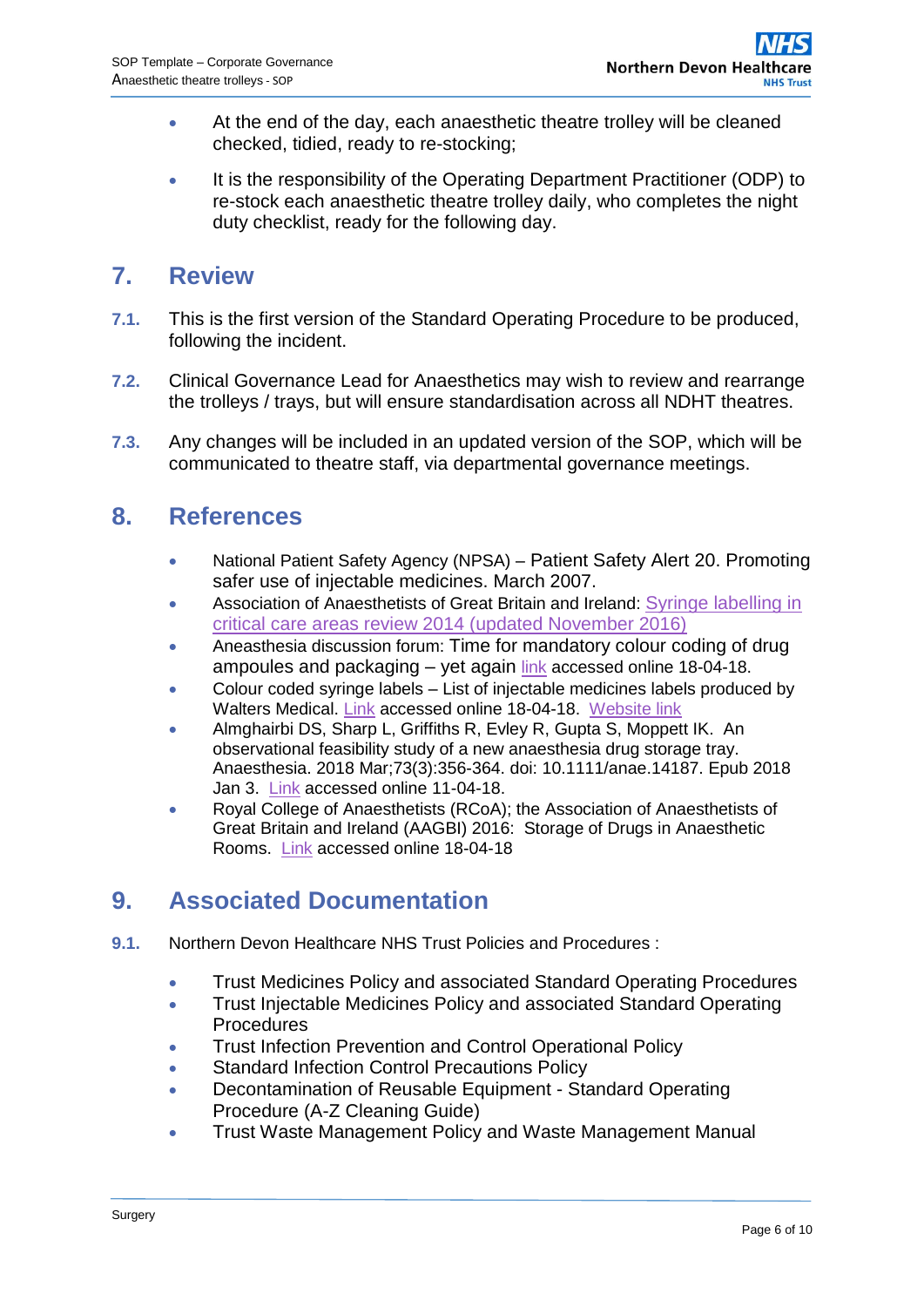#### **Appendix 1: Standardised anaesthetic theatre trolley specification**

## RED Top Drawer (Emergency/Essential Injections)

*Individual compartments are labelled (highlighted in grey), to show where which injection is stored*

| <b>EPHEDRINE</b><br>(30mg in 1ml)<br><b>EPHEDRINE</b> | <b>GLYCOPYRROLATE</b><br>(600mcg in 3mls)<br><b>GYLCOPYRROLATE</b> | <b>SPARE / EMPTY</b><br><b>SPARE / EMPTY</b> |
|-------------------------------------------------------|--------------------------------------------------------------------|----------------------------------------------|
|                                                       |                                                                    |                                              |
| <b>METARAMINOL</b><br>(5mg in 10ml)                   | <b>ATROPINE</b><br>(600mcg in 1ml)                                 | <b>SPARE / EMPTY</b>                         |
| <b>METARAMINOL</b>                                    | <b>ATROPINE</b>                                                    | <b>SPARE / EMPTY</b>                         |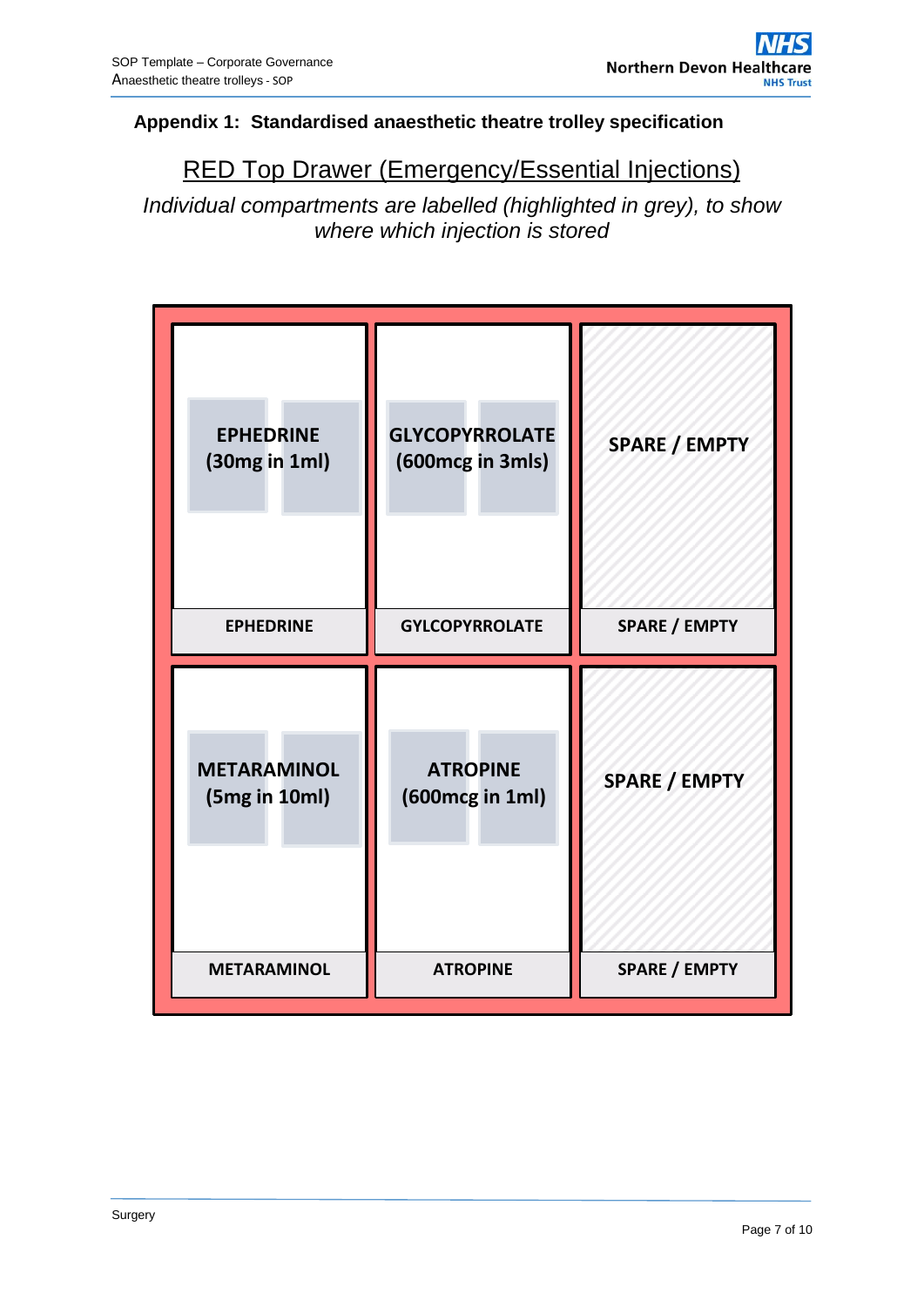### BLUE Second Drawer (Regularly used / standard injections)

*Individual compartments are labelled (highlighted in grey), to show where which injection is stored*



#### **Antibiotics by theatre:**

- **Theatres 1 and 2**
	- $\triangleright$  Gentamicin
	- $\triangleright$  Teicoplanin
- **Theatres 3 and 4**
	- Gentamicin
	- Co-amoxiclav
- **Theatres 7 and 8**
	- $\triangleright$  Cefuroxime
	- $\triangleright$  Co-amoxiclav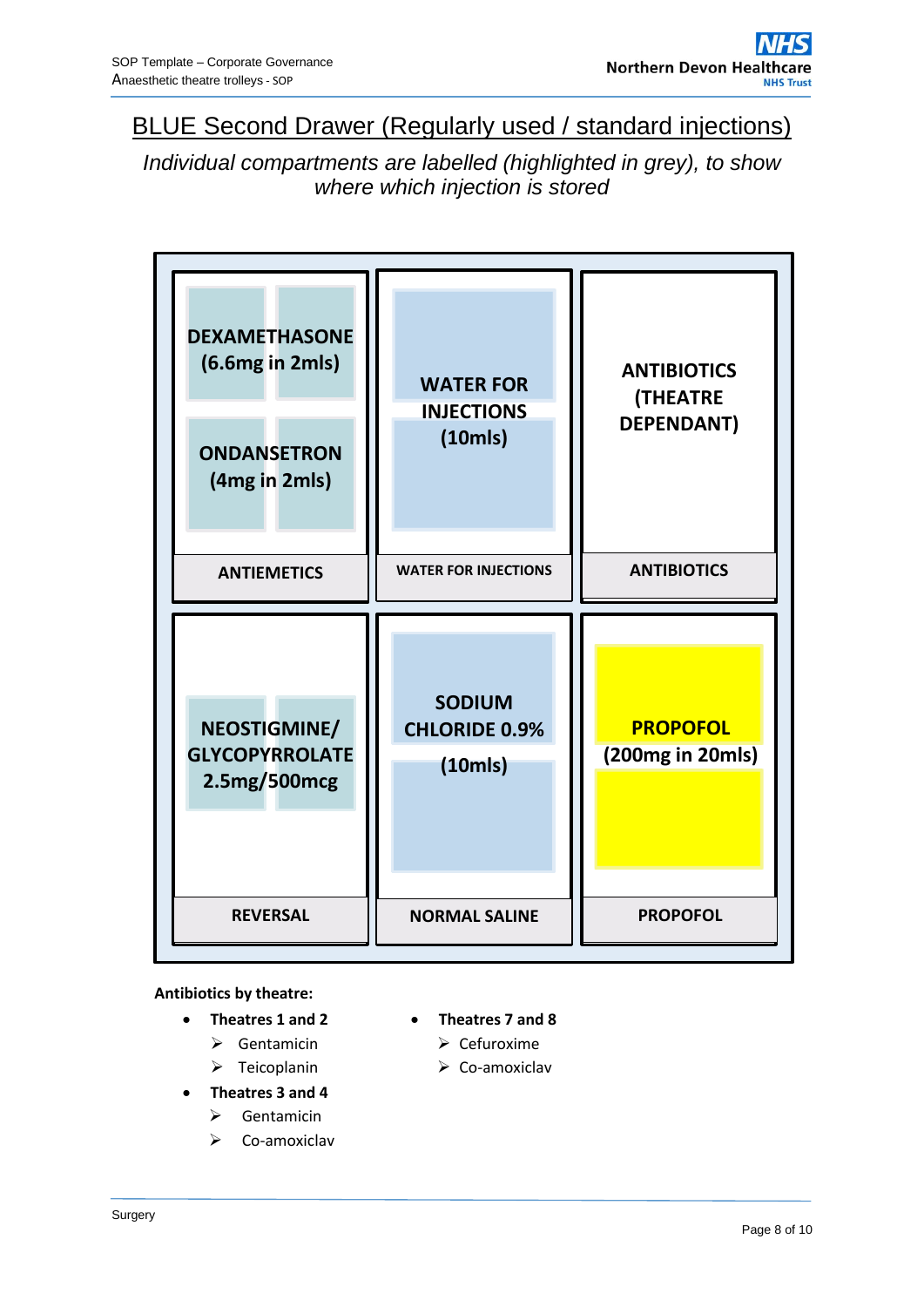# **BLUE Third Drawer - Consumables**

| <b>5ml SYRINGES</b> | 10ml SYRINGES      | 20ml SYRINGES |
|---------------------|--------------------|---------------|
| <b>DRUG LABELS*</b> | Drawing up needles | 2ml SYRINGES  |

#### **\*Drug labels for trolley:**

- Fentanyl
- Morphine
- Glycopyrrolate
- Atropine
- Metaraminol
- Ephedrine
- Reversal
- Ondansetron
- Dexamethasone
- Atracurium
- Rocuronium
- Suxamethonium
- 0.9% NaCl
- **•** Gentamicin
- **•** Teicoplanin
- Co-amoxiclav
- Cefuroxime